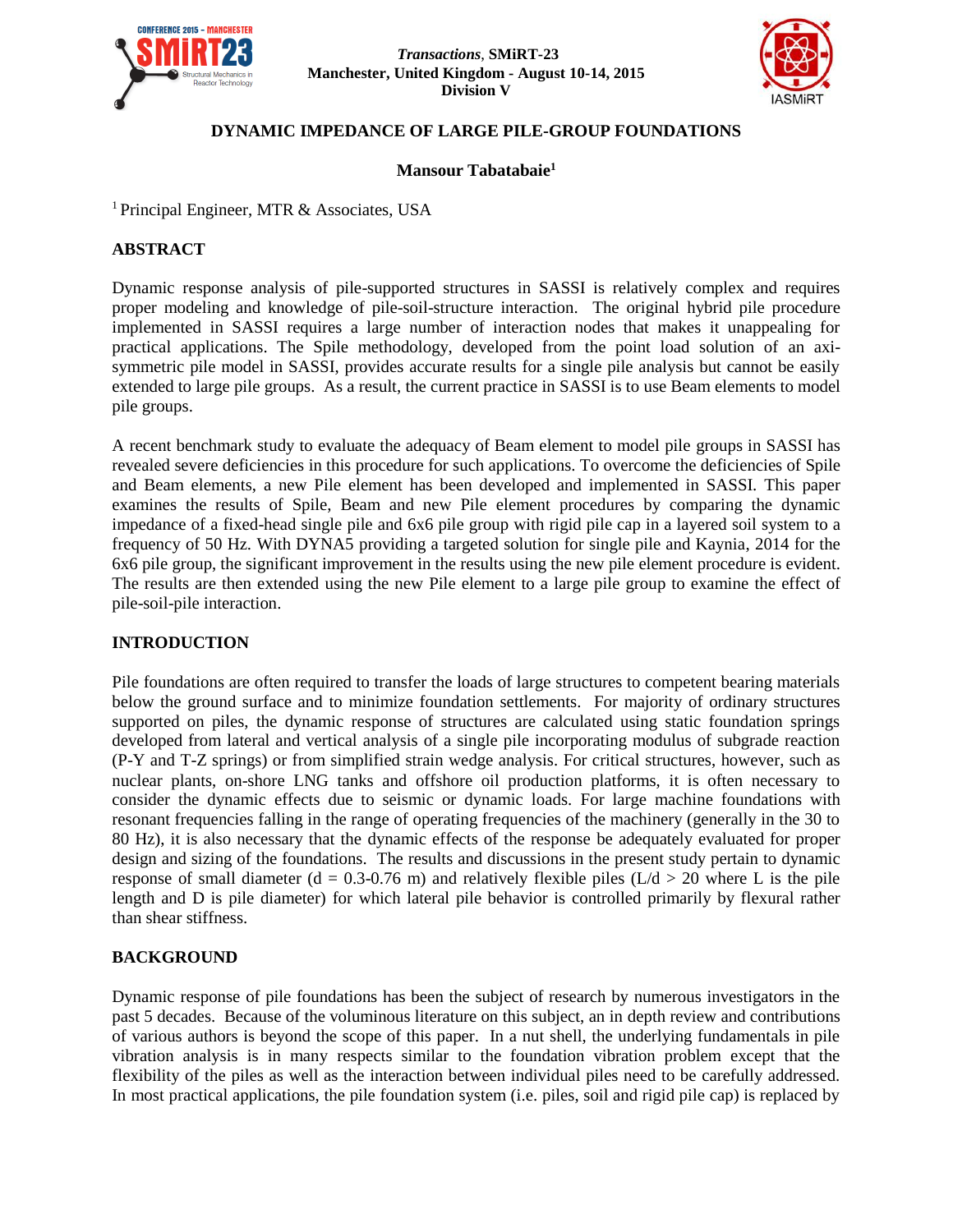a set of uncoupled springs and dashpots that represent the dynamic stiffness of the foundation (generally referred to as lumped parameter foundation model). These foundation springs and dashpots are then used as boundary condition for dynamic response analysis of the structure. To address the effects of soil nonlinearity in the vicinity of the piles especially near the ground surface where even small loads can cause yielding of the soil or slips and separation between the soil and pile, satisfactory solutions can be obtained by incorporating nonlinear static springs arranged in parallel with the linear foundation dynamic springs and dashpots. Nonlinear springs calibrated from field pile load tests are available for different soil types or can even be developed theoretically from nonlinear static load analysis. The linear dynamic foundation springs and dashpots, in general, are obtained from numerical analysis of pile foundations, as discussed below. As an alternative to nonlinear static springs, a circular annulus of degraded soil zone around the piles may be included in the pile foundation model to account for soil nonlinearity in the vicinity of the piles.

For a single pile in a layered soil system, rigorous analytical solutions in the form of frequency-dependent springs and dashpots (dynamic impedance) have been developed using both continuum and finite element methods. In the case of pile groups, only limited rigorous analytical solutions for dynamic impedance functions are available. This is primarily due to the size of pile group that requires significant numerical effort to rigorously solve for the effects of dynamic interaction between individual piles.

## **OVERVIEW OF PILE GROUP ANALYSIS**

Wolf and Von Arx (1978) presented results of dynamic impedance for a pile foundation with 100 piles. This solution was obtained by first solving a single pile problem for layered soil system using an axisymmetric finite element model with non-reflecting lateral boundaries. The results were then used to construct a dynamic flexibility matrix by superposition and then inverting this matrix to calculate the pile group impedance. It is reported from their findings the pile-soil-pile interaction is important for all modes of vibration and the interaction may be effective up to 10 to 100 pile diameters for the horizontal and vertical vibration, respectively.

Novak and Aboul-Ella (1978) derived dynamic stiffness and damping for a single pile based on the dynamic soil reactions to pile displacements assuming that soil consists of infinitely thin layers extending horizontally to infinity. The methodology is best suited for high frequencies. In the low frequency range, as the frequency approaches zero, the horizontal and vertical soil stiffness become zero. To correct for this, the theory is modified to match more rigorous solutions by choosing a minimum cutoff frequency below which the soil stiffness is taken as constant and the damping is taken as linear. For pile groups, the foundation stiffness and damping are then calculated by superposition method (Novak and Mitwally, 1990) in which the interaction between each two piles is used to derive the flexibility matrix from which the group stiffness and damping are calculated. The interaction between two piles are obtained by curvefitting to the published static and dynamic group factors available in the literature for small pile groups. This procedure has been implemented in DYNA5 program. It is noted that the accuracy of this procedure for large pile groups is dependent on the group factors formulated from published results.

Han and Sabin (1995) derived dynamic stiffness and damping for a composite soil layer with a central hole based on a new model of boundary zone with a nonreflecting boundary. In this derivation, a parabolic variation of the medium properties is assumed so that the boundary zone has properties smoothly approaching those of the outer zone to remove any wave reflections from the interface. Using the impedances of the composite layer, the dynamic stiffness and damping of a single or pile groups are formulated. This procedure has been used in the DYNAN program. It is noted that because the underlying formulation is based on the vertical, torsional and radial (breathing) vibration responses calculated from axi-symmetric formulation, it provides reasonably accurate solution for a single pile and perhaps small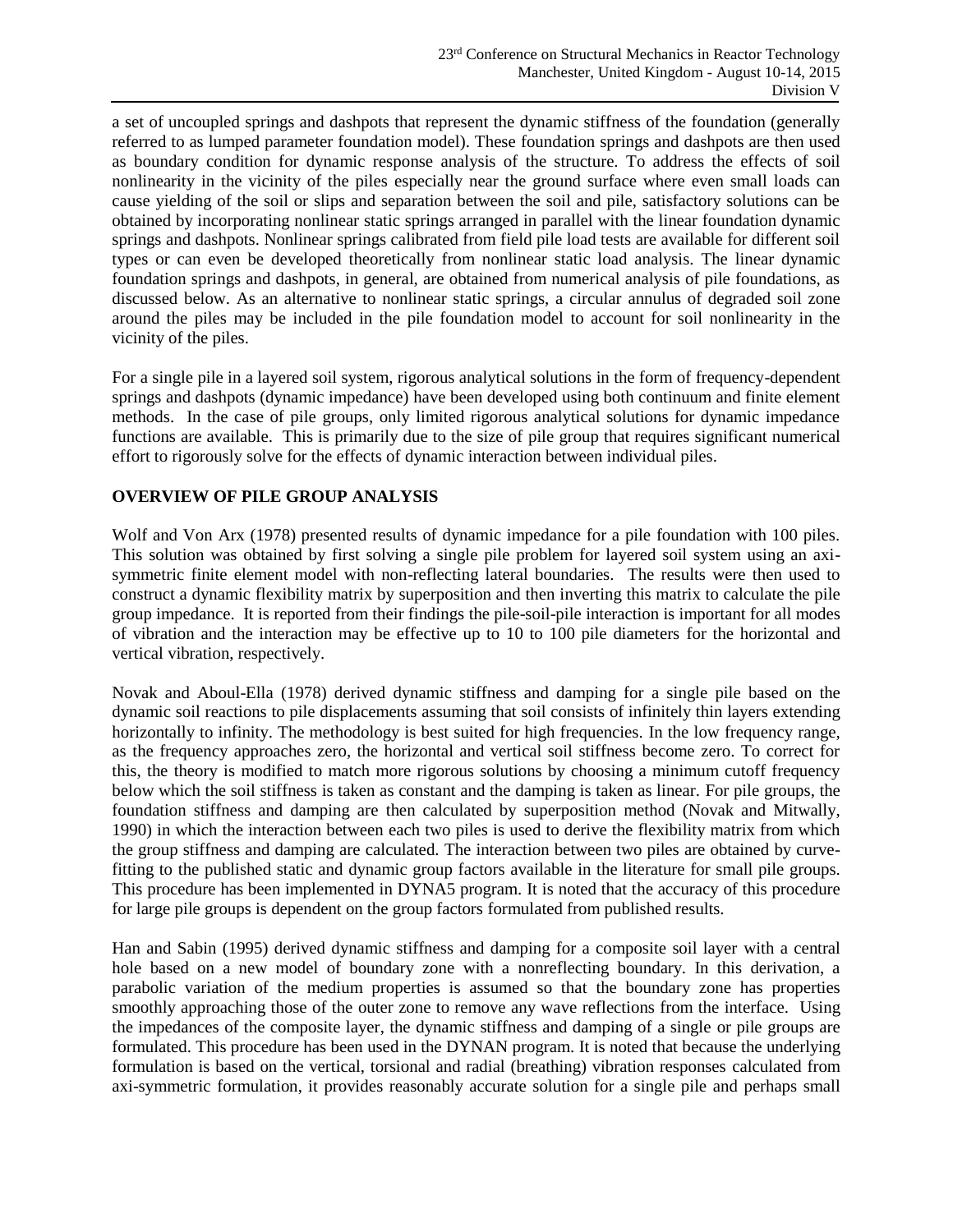pile groups. Nonetheless, the accuracy of this methodology for application to large pile groups is not known.

Kaynia (1982, 2012) has presented results of dynamic impedance for a single pile and small (4x4 and 8x8) pile groups in homogeneous soil layer as well as 6x6 pile groups in layered soil system (Kaynia, 2014). In this formulation, the pile-soil tractions are replaced with piecewise constant cylindrical loads on the pile shafts and pile tips, then Green's functions for these loads are used to solve for the soil stiffness matrix at soil/pile interaction nodes, and finally the resulting soil stiffness matrix is couple with the dynamic stiffness of the piles and solved. While this analytically-driven Green's functions solution is rigorous, the numerical effort to solve for large pile groups can be significant. It is noted that no results of application of Kaynia's procedure to large pile groups are reported in the literature.

#### **SASSI PROCEDURE FOR PILE GROUP ANALYSIS**

The purpose of this paper is to examine the currently available procedures for dynamic analysis of pile groups in SASSI (Lysmer, et. al.) and present a new pile element procedure for accurate and effective analysis of large pile groups.

## *Hybrid Element Procedure*

A hybrid finite element procedure is available in SASSI for dynamic response analysis of pile groups. It consists of a linear beam element that models the stiffness and mass of the pile connected to inter-pile elements that model the soil between the piles. The pile foundation zone is discretized using this hybrid element and the SSI analysis is performed within the framework of the Flexible Volume Method in SASSI. The advantage of this method is that soil within the piles are directly modelled so their properties can be controlled. The main disadvantage of this procedure is that it requires a large number of interaction nodes to model large pile groups, and as a results its use has been limited to small pile groups in practice.

#### *Single Pile Procedure*

Single pile or Spile procedure in SASSI is based on the solution of a single vertical pile embedded in layered soil system using an axi-symmetric finite element model and non-reflecting lateral boundaries. The pile can have free-head (non-zero rotation) or fixed-head (zero rotation) condition at the top. A harmonic force with unit amplitude is applied separately in the global x-, y- and z-direction to the pile head and the resulting displacements in the x-, y- and z-directions at all interaction nodes (basically top of the piles connecting to rigid pile cap) are calculated. The results from all piles in the group are then superimposed and used to construct a complex-valued flexibility matrix. This matrix is then transformed to a 6x6 constrained flexibility matrix associated with rigid pile cap and then inverted to calculate 6x6 dynamic impedance matrix for each frequency of vibration. Spile procedure provides rigorous solution for a single pile. It is also a fast and quick procedure to derive dynamic impedance of pile groups. However, when applied to large pile groups, its accuracy appears to quickly deteriorate because it does not account for the kinematic interaction between individual piles. This will be further discussed below.

#### *Beam Element Procedure*

In this procedure the piles are modeled using linear beam finite elements connected to soil at all pile nodes. The point load solution in layered soil system is used to calculate the dynamic flexibility matrix at all soil/pile interaction nodes for each frequency of vibration. The flexibility matrix is a fully coupled matrix of size 3 x n where n is the total number of interaction nodes on the piles. This matrix is then inverted to calculate the dynamic impedance matrix, which is then added to the dynamic stiffness of the piles and solved. In this formulation, the piles have zero dimension in the cross section plane and mass of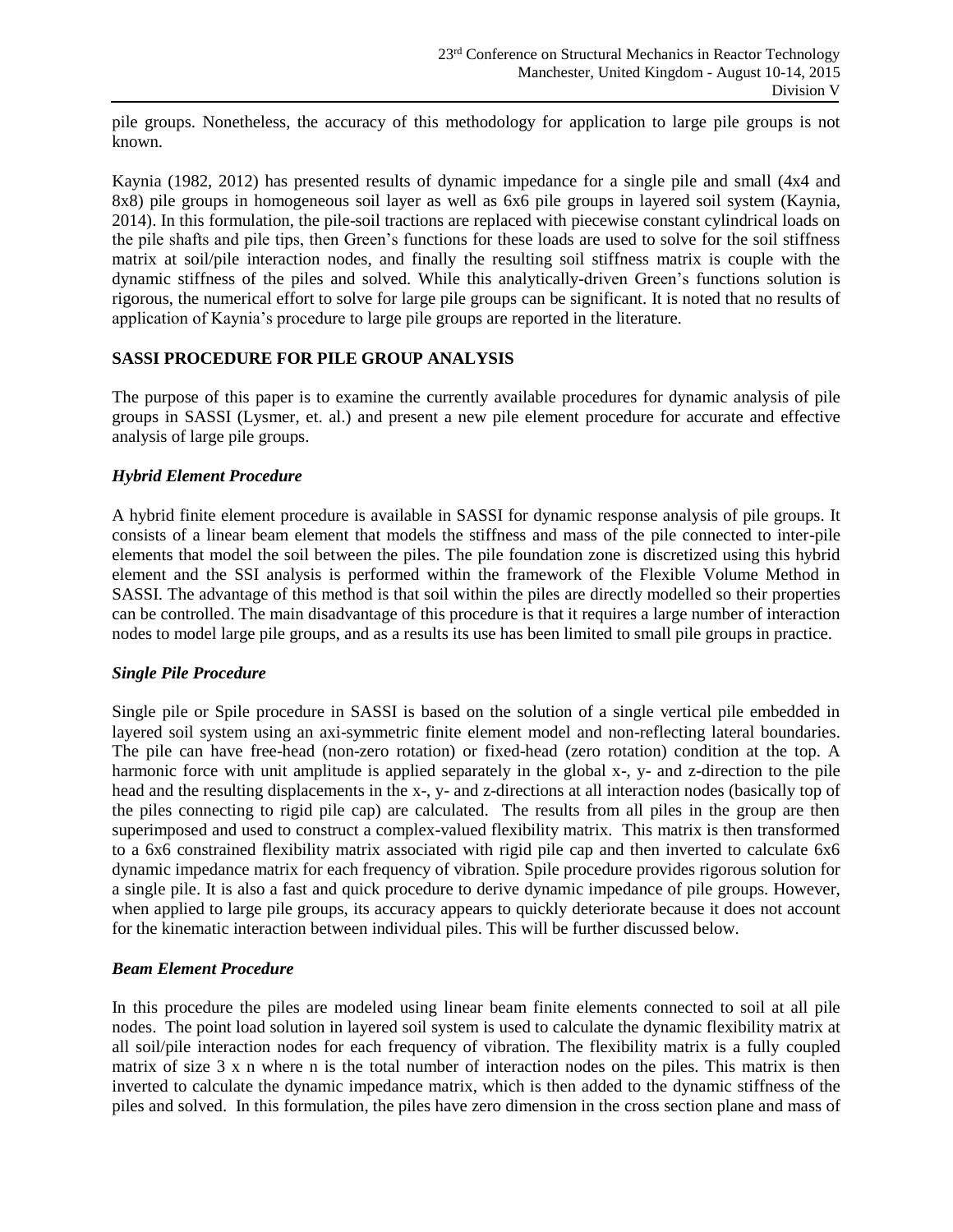the piles are lumped at pile nodes. Both vertical and battered piles with rigid or flexible pile cap can be modeled. Soil nonlinearity can be accounted for by modeling a circular annulus soil zone next to piles with solid elements. The properties of these elements can then be adjusted or iterated on using equivalent linear method. Recent studies of dynamic impedance of single pile developed using the Beam element procedure in SASSI shows significant departure from the single pile solution which make it unattractive for application to large pile groups. This discrepancy is attributed to the fact that the pile radius is ignored in deriving the traction forces on the pile.

#### *New Pile Element Procedure*

To address the inadequacies of Spile and Beam element procedure in SASSI to model dynamic response of large pile groups, a new pile analysis procedure has been developed and implemented in MTR/SASSI. The new procedure is based on a new formulation of pile element and derivation of traction forces on pile shafts and tips. The new procedure can handle piles with both the rigid or flexible pile caps and can be used with any foundation configuration. The soil nonlinearity can be accounted for by modeling a circular annulus soil zone around the piles with solid elements and including them as part of the foundation model. The properties of these elements can then be adjusted or iterated on using equivalent linear method. The accuracy and effectiveness of the new Pile element procedure are investigated in this paper.

# **DYNAMIC RESPONSE OF SINGLE PILE AND 6X6 PILE GROUP**

To evaluate the accuracy of pile group analysis in SASSI, the horizontal and vertical dynamic stiffness and damping of a single pile and 6x6 pile group founded in a deep layered soil profile are calculated using the Spile, Beam and new Pile element and the results are compared against those obtained from DYNA5 for the single pile and Kaynia (2014) for the 6x6 pile group.

Two analysis cases were considered -- case1 consists of a single floating pile with fixed-head condition and Case 2 consists of a 6x6 floating pile group with a rigid massless pile cap at the top. The foundation stiffness and damping functions refer to the top of the single pile and center of pile cap for the 6x6 pile group at the ground surface. Figure 1 shows the pile foundation configuration and properties for the single pile and 6x6 pile group.

The piles have uniform solid circular cross section of diameter  $d = 0.456$ m and same embedment length of L = 15m (L/d = 33). The spacing of the 6x6 pile group is  $S = 1.2$ m center-to-center (S/d = 2.6). The soil velocity profile is shown in Figure 1. The soil has a weight density of  $19,000$  N/m<sup>3</sup> and material damping of 0.02.

The foundation impedance is presented as:

$$
K(\omega) = k(\omega) + i a_0 c(\omega)
$$
 (1)

where k( $\omega$ ) and c( $\omega$ ) are foundation dynamic stiffness and damping,  $a_0 = \omega d/V_s$  is the dimensionless frequency number,  $\omega$  is the circular frequency of harmonic excitation,  $V_s$  is the shear wave velocity, d is pile diameter and  $i = \sqrt{-1}$ . A value of 80 m/s is assumed for  $V_s$  for calculating  $a_0$  used in presenting results.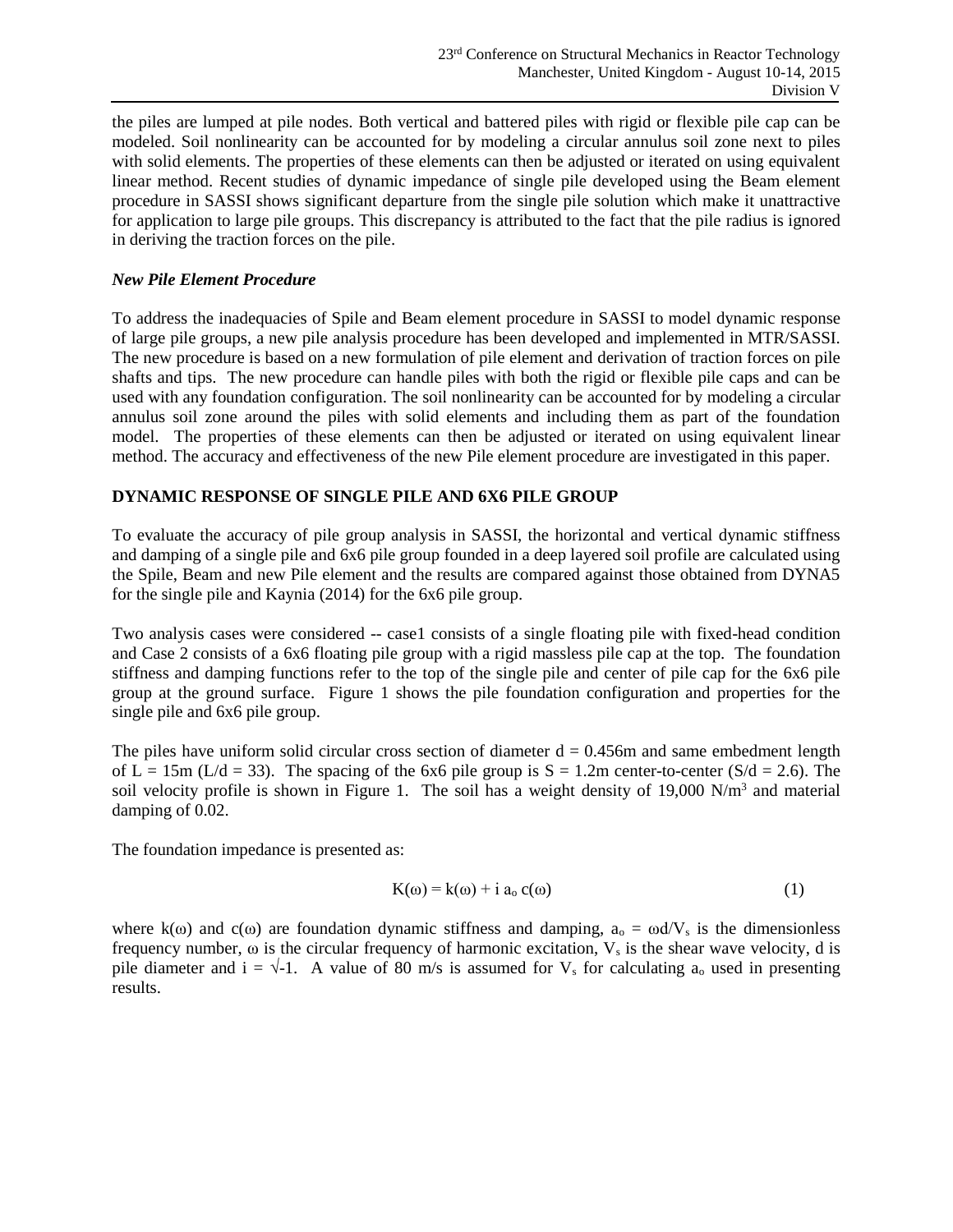

Figure 1. Single Pile and Pile Group Configuration and Properties

#### *Results and Discussions*

#### Single Pile Response:

Figure 2 and 3 show the results of the single pile obtained from MTR/SASSI using the Spile, Beam Element and new Pile procedure compared with each other and with the target results from DYNA5 for the horizontal and vertical loading, respectively. In general, the Spile and new Pile element results show good agreement with those of DYNA5 except for the horizontal damping where the Spile and new Pile element results are lower than DYNA5 results. It is recommended that the damping values calculated by DYNA5 be reduced by a factor of 2 for design, which would bring DYNA5 horizontal damping values closer to those calculated from Spile and the new Pile element procedure in SASSI.

As seen in Figure 2 and 3 for the Beam element, the calculated dynamic stiffness and damping for a single pile significantly deviate from the DYNA5 as well as Spile and new Pile results at all frequencies. These anomalous results are attributed to inaccurate tractions on the pile/soil interface from the Beam procedure. Because of the discrepancies in the single pile results, the Beam procedure is not used in further studies of the pile group responses.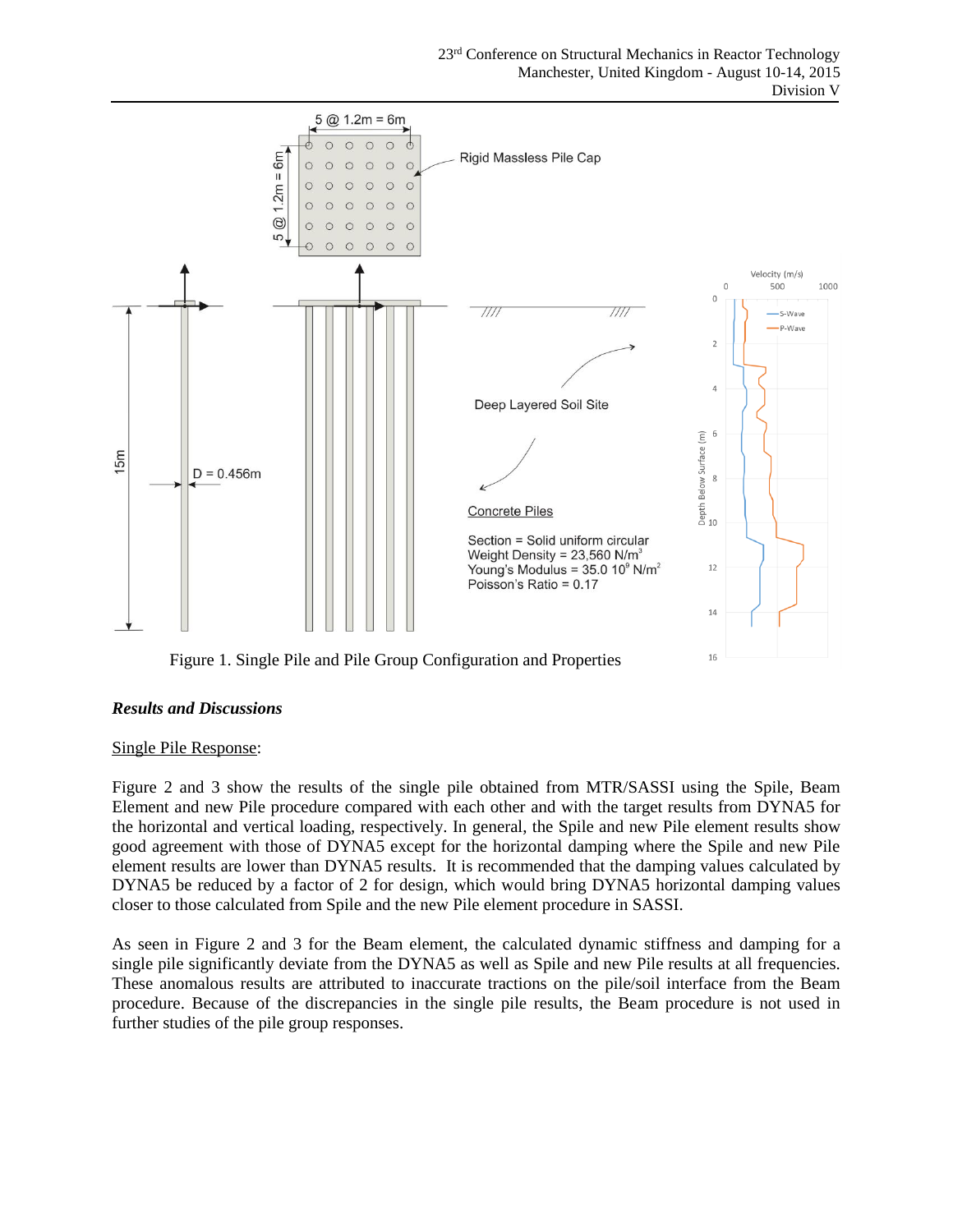23<sup>rd</sup> Conference on Structural Mechanics in Reactor Technology Manchester, United Kingdom - August 10-14, 2015 Division V



Figure 2. Dynamic Impedance of Single Pile in Deep Layered Soil, Horizontal Loading



Figure 3. Dynamic Impedance of Single Pile in Deep Layred Soil, Vertical Loading

#### Pile Group Response:

Figure 4 shows comparisons of vertical dynamic stiffness and damping for the 6x6 pile group calculated using the Spile and those of Kaynia, 2014. Kaynia's results are obtained using Green's functions solution, as described above and used as target. The results for Spile show significant departure from those of Kaynia both in terms of the overall shape and amplitude of dynamic stiffness and damping functions. In particulate, the calculated damping for vertical loading exhibits significant amount of negative damping in the foundation that is not physical (see Figure 4). The anomalous results obtained from the Spile procedure appear to be caused by the fact that it ignores the effects of kinematic interaction between individual piles in the group. Because of the above findings, the Spile procedure in SASSI is not considered appropriate for application to dynamic analysis of large pile groups.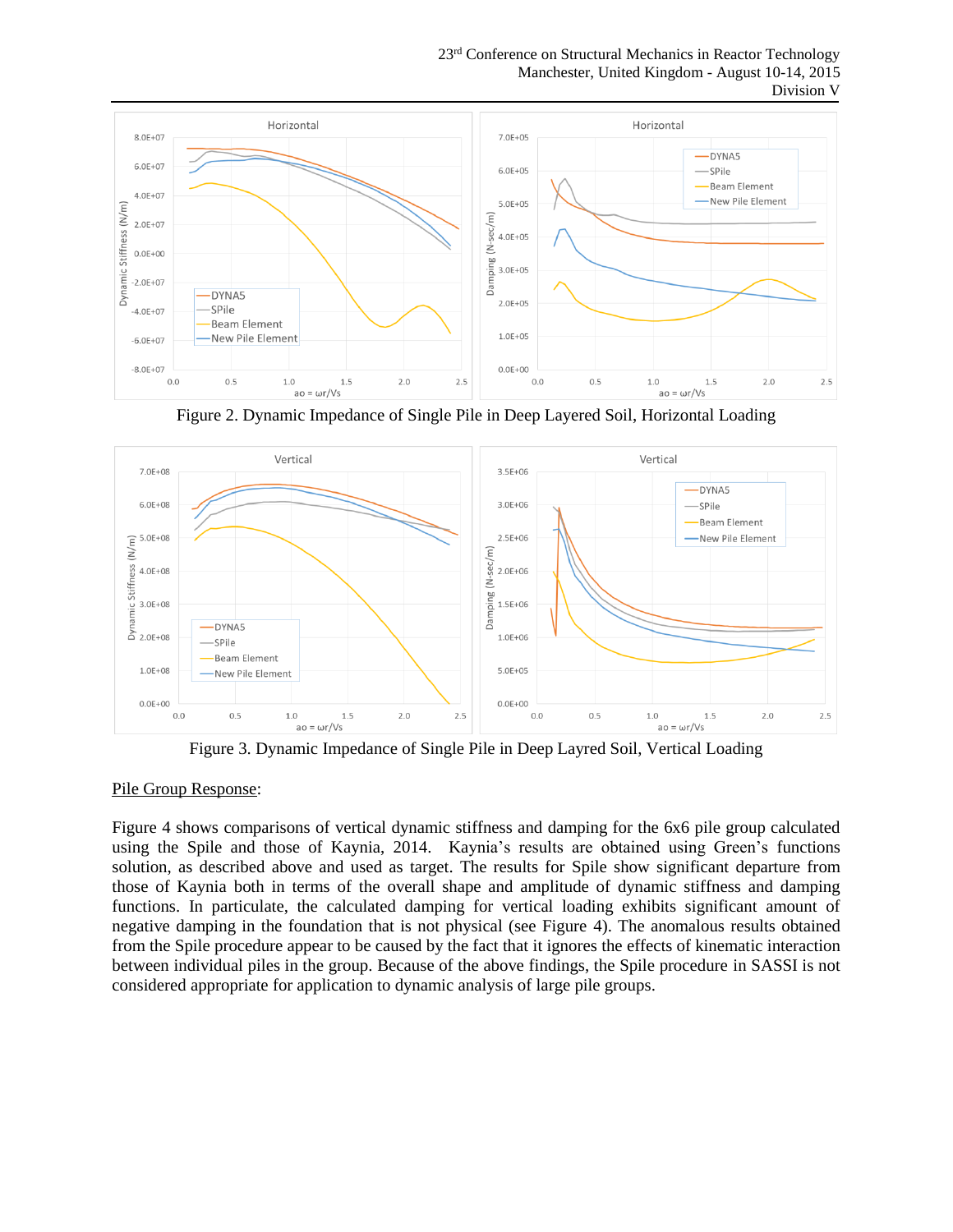23<sup>rd</sup> Conference on Structural Mechanics in Reactor Technology Manchester, United Kingdom - August 10-14, 2015 Division V



Figure 4. Dynamic Impedance of 6x6 Pile Group in Deep layered Soil, Vertical Loading (Spile vs. Kaynia)

Comparisons of horizontal and vertical dynamic stiffness and damping for the 6x6 pile group calculated using the new Pile element procedure in MTR/SASSI and those of Kaynia, 2014 are shown in Figure 5 and 6, respectively. As show in Figure 6 there is very good agreement between the new pile procedure and Kaynia's results for the vertical loading at all frequencies. For the horizontal loading shown in Figure 5 the overall shape of the stiffness and damping functions for the new Pile procedure match those of Kaynia's solution relatively well except that the peak of stiffness and damping functions are shifted slightly to lower frequencies with the peak amplitude slightly lower. Because the frequency of the peak is associated with the soil velocity and spacing of the piles, it appears that in Kaynia's solution, the point of fixity of the pile is deeper so that higher velocities are sampled from deeper depths and/or the effective spacing of the piles is smaller than that of the new pile procedure. In either case the difference between the two results is not large and is generally covered by peak broadening considering variations in soil properties for design.



Figure 5. Dynamic Impedance of 6x6 Pile Group in Deep layered Soil, Horizontal Loading (New Pile vs. Kaynia)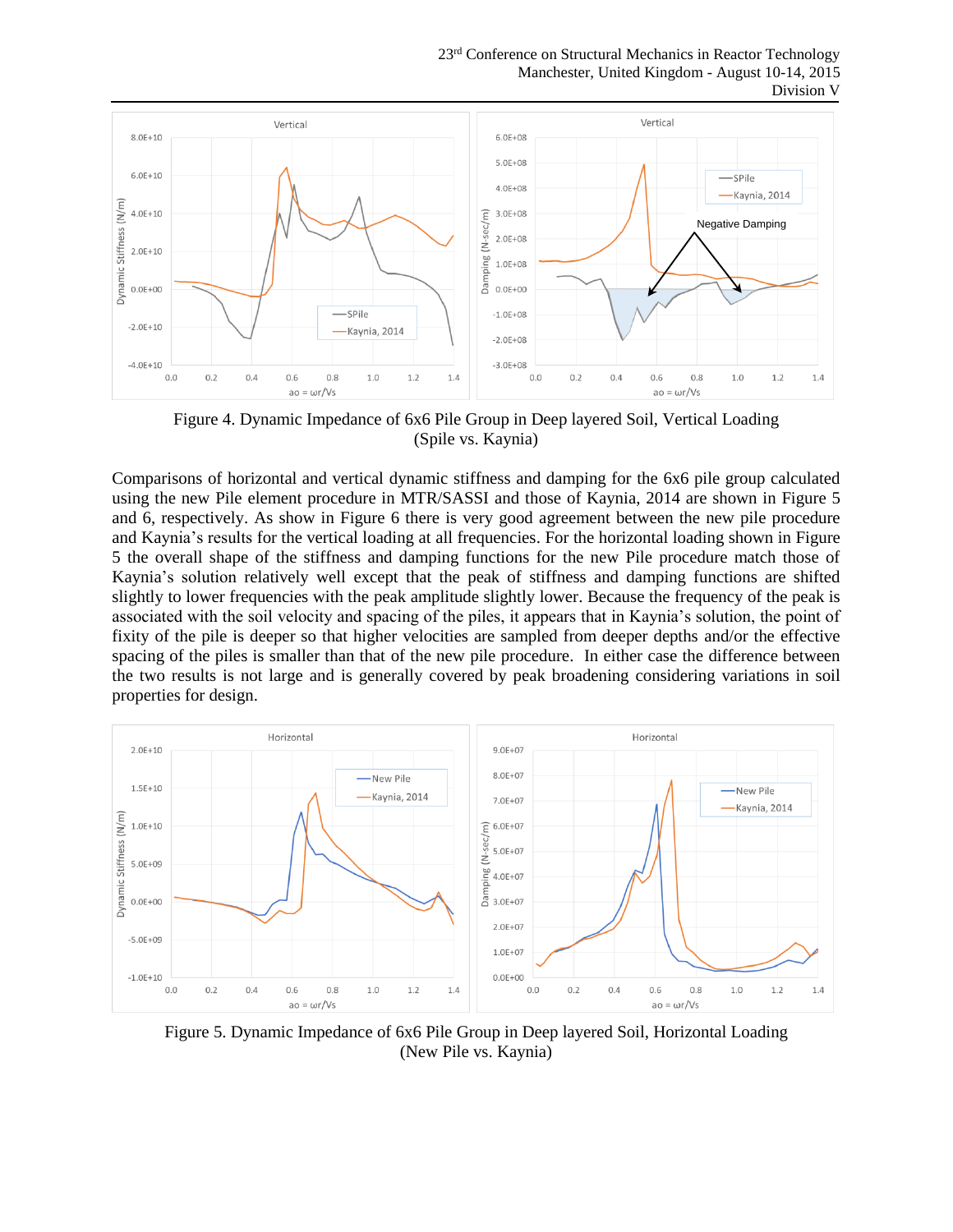23<sup>rd</sup> Conference on Structural Mechanics in Reactor Technology Manchester, United Kingdom - August 10-14, 2015 Division V



Figure 6. Dynamic Impedance of 6x6 Pile Group in Deep layered Soil, Vertical Loading (New Pile vs. Kaynia)

## **DYNAMIC RESPONSE OF LARGE PILE GROUP**

To evaluate the effects of number of piles on dynamic response of pile groups, one additional case of 11x11 pile group with rigid pile cap at the top was analyzed. For this, the same piles with same soil profile and pile spacing was used. The SASSI pile model is basically the same as that shown in Figure 1 except that it incorpoates two vertical planes of symmetry at the center of pile group, and adjusts the pile properties on the symmetry planes. This effectively increases the size of the model from 6x6 to 11x11 pile group. The numerical effort is only slightly more than that of the 6x6 pile group model.

#### *Results and Discussions*

Comparison the dynamic impedance for the 6x6 versus 11x11 pile group normalized with respect to the total number of piles is shown in Figure 7 and 8 for the horizontal and vertical loading, respectively. An inspection of the results shown in Figure 7 reveals very comparable effective horizontal stiffness and damping from two models except for the value of dominant peak of the pile group which is lower for the 6x6 pile group. It is noted that even the frequency of the peaks and valleys match very well between the two models, which as stated before is due to the fact that the effective soil velocity and spacing of the piles are the same for both models as the number of piles increases.

For the vertical impedance shown in Figure 8 some difference between the two results is evident below the dominant frequency of the system, which is by the way again is about the same in the two models. At frequencies higher than the dominant mode of the pile groups, the two results are essentially the same. It appears that in the vertical direction, the results are influenced significantly by energy dissipation capability of the model when the number of piles is increased. However, as soon as this dominant mode is past, the effective damping drops significantly at higher frequencies and decreases slowly with increasing frequency but not affected by increasing the number of piles. The effective stiffness, however, only slightly drops and remains fairly constant past dominant mode of impedance and also not affected significantly by the number of piles.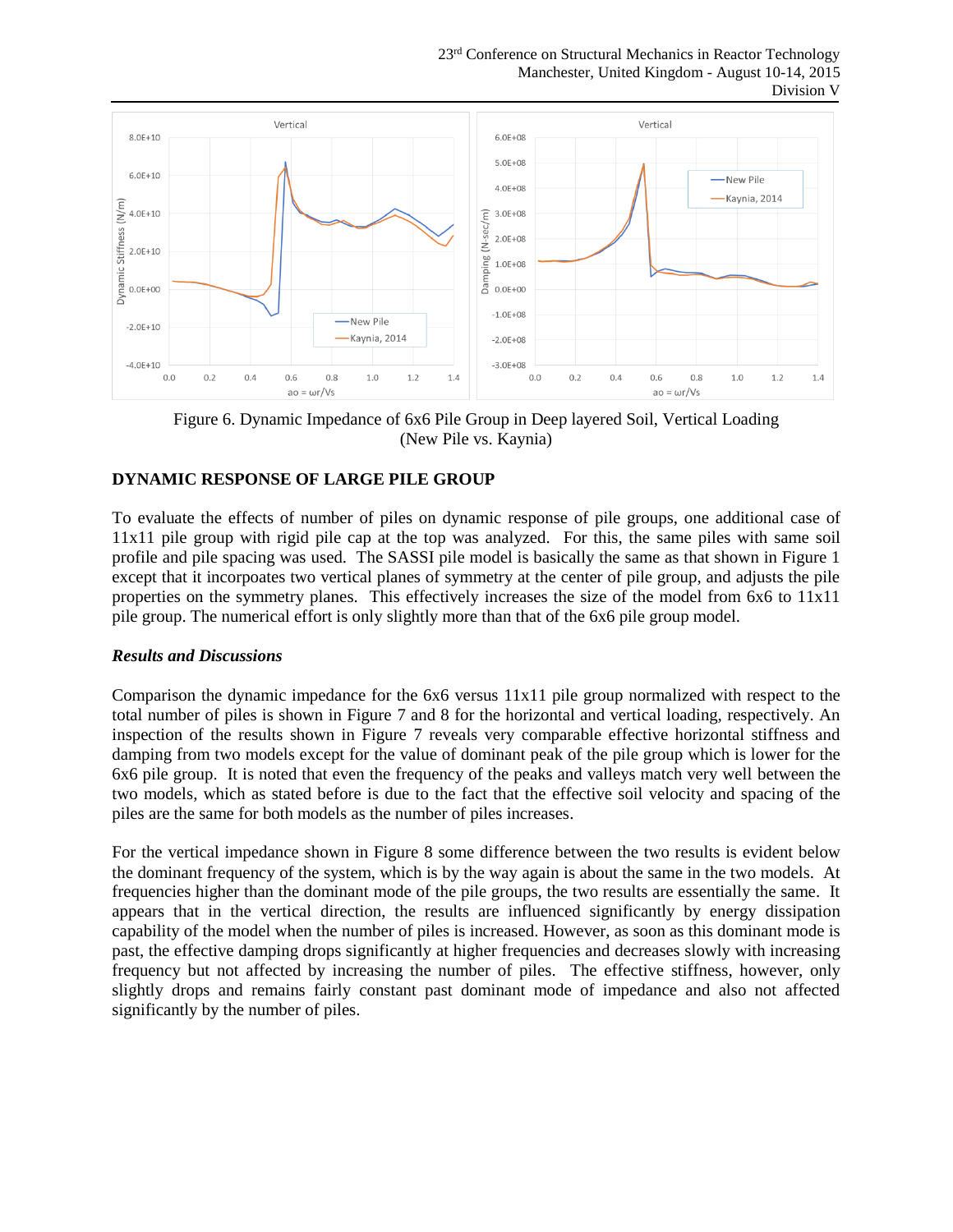23<sup>rd</sup> Conference on Structural Mechanics in Reactor Technology Manchester, United Kingdom - August 10-14, 2015 Division V



Figure 7. Comparison of Normalized Dynamic Impedance of 6x6 and 11x11 Pile Groups in Deep layered Soil, New Pile Procedure, Horizontal Loading



Figure 8. Comparison of Normalized Dynamic Impedance of 6x6 and 11x11 Pile Groups in Deep layered Soil, New pile Procedure, Vertical Loading

#### **CONCLUSION**

The available procedures for dynamic analysis of pile groups in SASSI were briefly reviewed. Among these only the Spile, Beam and a newly developed Pile procedure are capable of solving large pile groups. The accuracy of these procedures were evaluated by comparing the horizontal and vertical dynamic impedance of a single pile and 6x6 pile group founded in a deep layered soil profile with those obtained from DYNA5 and Kaynia, 2014. Based on these comparisons, it is concluded that:

- The use of Beam element procedure to model single pile in SASSI results in dynamic stiffness and damping that significantly deviate from target solutions at all frequencies.
- The Spile procedure provides reasonably accurate solution for dynamic stiffness and damping of a single pile. However, when applied to a 6x6 pile group, the results are anomalous and deviate significantly from the target solutions. For example the results for vertical loading exhibit significant negative damping at most frequencies of vibration, which is not physical.